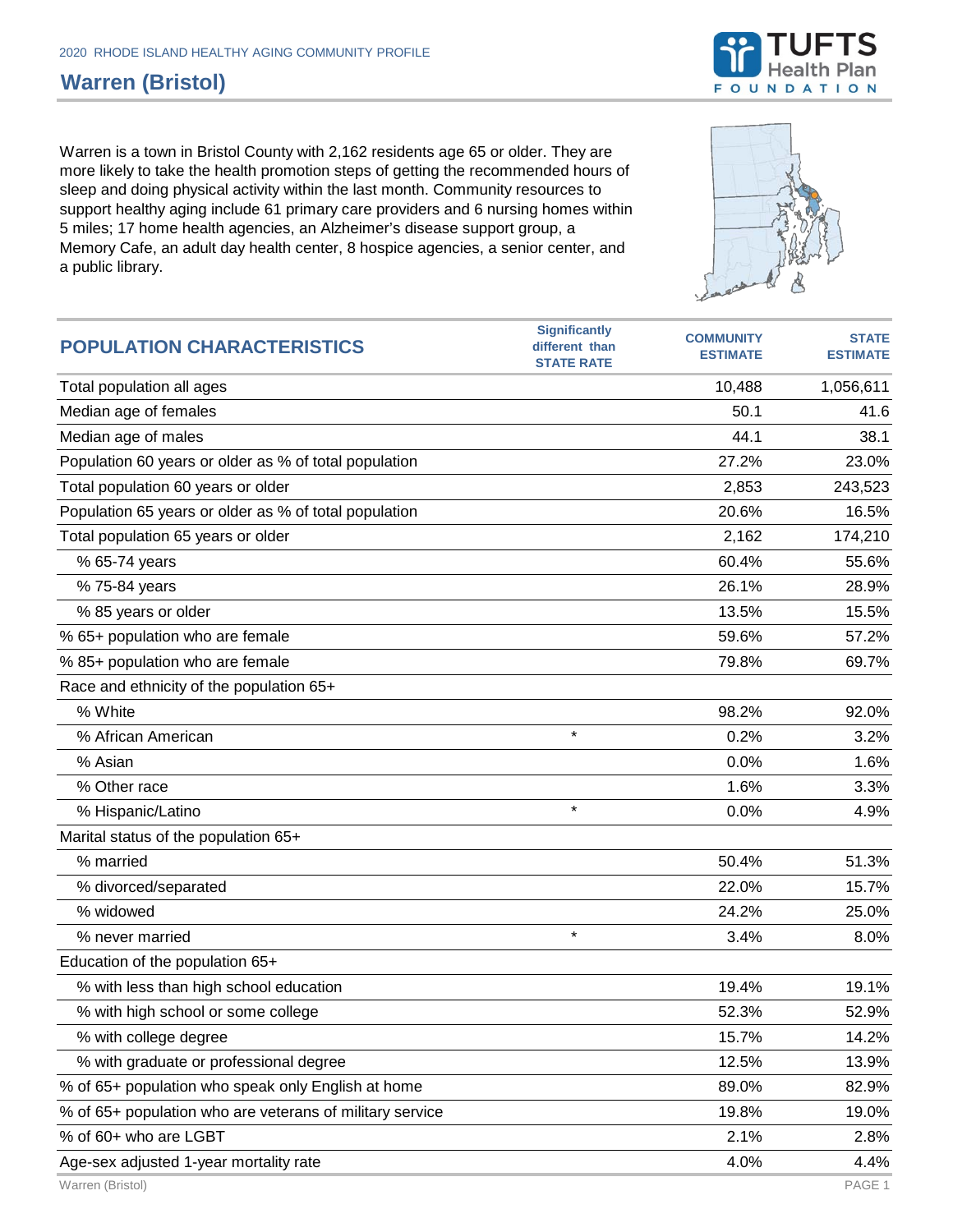| <b>HEALTHY AGING INDICATORS</b>                              | <b>BETTER / WORSE</b><br><b>STATE RATE</b> | <b>COMMUNITY</b><br><b>ESTIMATE</b> | <b>STATE</b><br><b>ESTIMATE</b> |
|--------------------------------------------------------------|--------------------------------------------|-------------------------------------|---------------------------------|
| <b>WELLNESS</b>                                              |                                            |                                     |                                 |
| % 60+ getting the recommended hours of sleep                 | B                                          | 72.3%                               | 63.0%                           |
| % 60+ doing any physical activity within last month          | B                                          | 78.3%                               | 71.0%                           |
| % 60+ met CDC guidelines for muscle-strengthening activity   |                                            | 29.4%                               | 25.0%                           |
| % 60+ met CDC guidelines for aerobic physical activity       |                                            | 60.2%                               | 54.3%                           |
| % 60+ with fair or poor health status                        | B                                          | 12.6%                               | 19.5%                           |
| % 60+ with 15+ physically unhealthy days in last month       |                                            | 14.0%                               | 14.5%                           |
| <b>FALLS</b>                                                 |                                            |                                     |                                 |
| % 60+ who fell within last year                              |                                            | 24.1%                               | 26.3%                           |
| % 60+ who were injured in a fall within last year            |                                            | 9.2%                                | 10.3%                           |
| % 65+ had hip fracture                                       |                                            | 4.0%                                | 3.4%                            |
| <b>PREVENTION</b>                                            |                                            |                                     |                                 |
| % 60+ with physical exam/check-up in last year               |                                            | 94.6%                               | 93.0%                           |
| % 60+ flu shot in last year                                  |                                            | 60.7%                               | 60.6%                           |
| % 60+ with pneumonia vaccine                                 |                                            | 69.9%                               | 67.7%                           |
| % 60+ with shingles vaccine                                  |                                            | 40.4%                               | 35.3%                           |
| % 60+ women with a mammogram within last 2 years             |                                            | 79.7%                               | 82.0%                           |
| % 60+ with colorectal cancer screening                       |                                            | 79.7%                               | 77.8%                           |
| % 60+ with HIV test                                          |                                            | 13.4%                               | 15.8%                           |
| % 60+ met CDC preventive health screening goals              |                                            | 40.3%                               | 39.2%                           |
| <b>NUTRITION &amp; DIET</b>                                  |                                            |                                     |                                 |
| % 60+ with 5 or more servings of fruit or vegetables per day |                                            | 18.1%                               | 18.1%                           |
| % 65+ with poor supermarket access                           |                                            | 98.2%                               | 23.6%                           |
| % 60+ stressed about buying food in last month               |                                            | 10.3%                               | 13.2%                           |
| % 60+ self-reported obese                                    |                                            | 21.3%                               | 26.8%                           |
| % 65+ clinically diagnosed obesity                           |                                            | 27.1%                               | 29.3%                           |
| % 65+ with high cholesterol                                  |                                            | 81.6%                               | 79.1%                           |
| % 60+ with cholesterol screening                             |                                            | 96.4%                               | 96.9%                           |
| <b>ORAL HEALTH</b>                                           |                                            |                                     |                                 |
| % 60+ with dental insurance                                  |                                            | 53.8%                               | 56.3%                           |
| % 60+ with annual dental exam                                |                                            | 81.6%                               | 75.9%                           |
| # of dentists per 100,000 persons (all ages)                 |                                            | 85.3                                | 64.7                            |
| % 60+ with loss of 6 or more teeth                           |                                            | 23.5%                               | 29.6%                           |
| <b>CHRONIC DISEASE</b>                                       |                                            |                                     |                                 |
| % 65+ with Alzheimer's disease or related dementias          |                                            | 14.4%                               | 13.1%                           |
| % 65+ with anemia                                            |                                            | 52.5%                               | 50.0%                           |
| % 65+ with asthma                                            |                                            | 15.1%                               | 14.9%                           |
| % 65+ with atrial fibrillation                               |                                            | 14.8%                               | 15.0%                           |
| % 65+ with autism spectrum disorder                          |                                            | N/A                                 | 0.04%                           |
| % 65+ with benign prostatic hyperplasia (men)                |                                            | 42.8%                               | 42.2%                           |
| % 65+ with breast cancer (women)                             |                                            | 10.9%                               | 11.1%                           |
| % 65+ with cataract                                          |                                            | 69.0%                               | 67.5%                           |
|                                                              |                                            |                                     |                                 |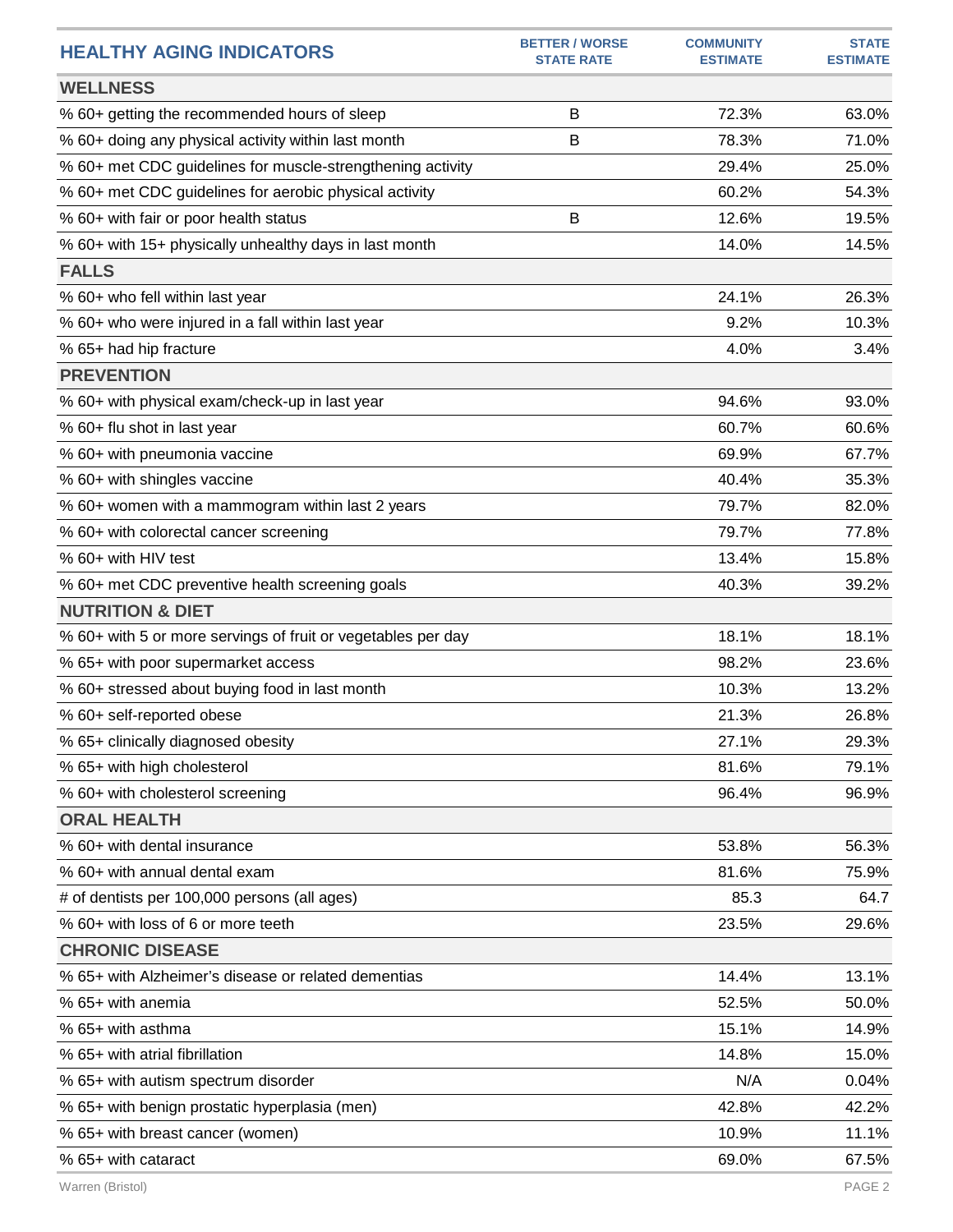| <b>HEALTHY AGING INDICATORS</b>                         | <b>BETTER / WORSE</b><br><b>STATE RATE</b> | <b>COMMUNITY</b><br><b>ESTIMATE</b> | <b>STATE</b><br><b>ESTIMATE</b> |
|---------------------------------------------------------|--------------------------------------------|-------------------------------------|---------------------------------|
| % 65+ with chronic kidney disease                       |                                            | 30.7%                               | 30.7%                           |
| % 65+ with chronic obstructive pulmonary disease        |                                            | 20.5%                               | 22.9%                           |
| % 65+ with colon cancer                                 |                                            | 2.3%                                | 2.7%                            |
| % 65+ with congestive heart failure                     |                                            | 20.2%                               | 21.6%                           |
| % 65+ with diabetes                                     |                                            | 32.3%                               | 34.7%                           |
| % 65+ with endometrial cancer (women)                   |                                            | 2.3%                                | 1.9%                            |
| % 65+ with epilepsy                                     |                                            | 2.8%                                | 2.9%                            |
| % 65+ with fibromyalgia, chronic pain and fatigue       |                                            | 24.6%                               | 25.4%                           |
| % 65+ with glaucoma                                     |                                            | 24.1%                               | 27.0%                           |
| % 65+ ever had a heart attack                           |                                            | 5.3%                                | 5.8%                            |
| % 65+ with HIV/AIDS                                     |                                            | 0.10%                               | 0.12%                           |
| % 65+ with hypertension                                 |                                            | 77.8%                               | 78.0%                           |
| % 65+ with hypothyroidism                               |                                            | 21.6%                               | 22.4%                           |
| % 65+ with ischemic heart disease                       |                                            | 39.4%                               | 41.8%                           |
| % 65+ with leukemias and lymphomas                      |                                            | 3.0%                                | 2.7%                            |
| % 65+ with liver disease                                |                                            | 9.1%                                | 9.9%                            |
| % 65+ with lung cancer                                  |                                            | 2.1%                                | 2.1%                            |
| % 65+ with migraine and other chronic headache          |                                            | 5.5%                                | 6.1%                            |
| % 65+ with osteoarthritis or rheumatoid arthritis       |                                            | 55.5%                               | 56.2%                           |
| % 65+ with osteoporosis                                 |                                            | 21.3%                               | 19.6%                           |
| % 65+ with peripheral vascular disease                  |                                            | 25.4%                               | 25.6%                           |
| % 65+ with pressure ulcer or chronic ulcer              |                                            | 7.9%                                | 8.1%                            |
| % 65+ with prostate cancer (men)                        |                                            | 10.6%                               | 13.4%                           |
| % 65+ with stroke                                       |                                            | 12.6%                               | 11.9%                           |
| % 65+ with traumatic brain injury                       |                                            | 0.7%                                | 1.0%                            |
| % 65+ with 4+ (out of 15) chronic conditions            |                                            | 63.7%                               | 63.8%                           |
| % 65+ with 0 chronic conditions                         |                                            | 7.7%                                | 7.0%                            |
| <b>BEHAVIORAL HEALTH</b>                                |                                            |                                     |                                 |
| # opioid deaths (all ages)                              |                                            | 18                                  | 1,654                           |
| % 65+ with opioid use disorder                          |                                            | 2.5%                                | 1.9%                            |
| % 65+ with substance use disorder                       |                                            | 7.9%                                | 7.0%                            |
| % 60+ who used marijuana in last month                  |                                            | N/A                                 | 3.4%                            |
| % 60+ excessive drinking                                |                                            | 9.5%                                | 9.3%                            |
| % 65+ with tobacco use disorder                         |                                            | 11.1%                               | 10.8%                           |
| % 60+ current smokers                                   |                                            | 7.9%                                | 8.7%                            |
| % 60+ ever used E-Cigarettes in last month              |                                            | 7.1%                                | 5.8%                            |
| <b>MENTAL HEALTH</b>                                    |                                            |                                     |                                 |
| % 60+ who reported receiving adequate emotional support |                                            | 81.2%                               | 79.7%                           |
| % 60+ who reported being satisfied with life            |                                            | 97.1%                               | 95.3%                           |
| % 60+ with 15+ days poor mental health in last month    |                                            | 7.5%                                | 7.4%                            |
| % 65+ with depression                                   |                                            | 32.0%                               | 32.9%                           |
| % 65+ with anxiety disorder                             |                                            | 32.4%                               | 29.8%                           |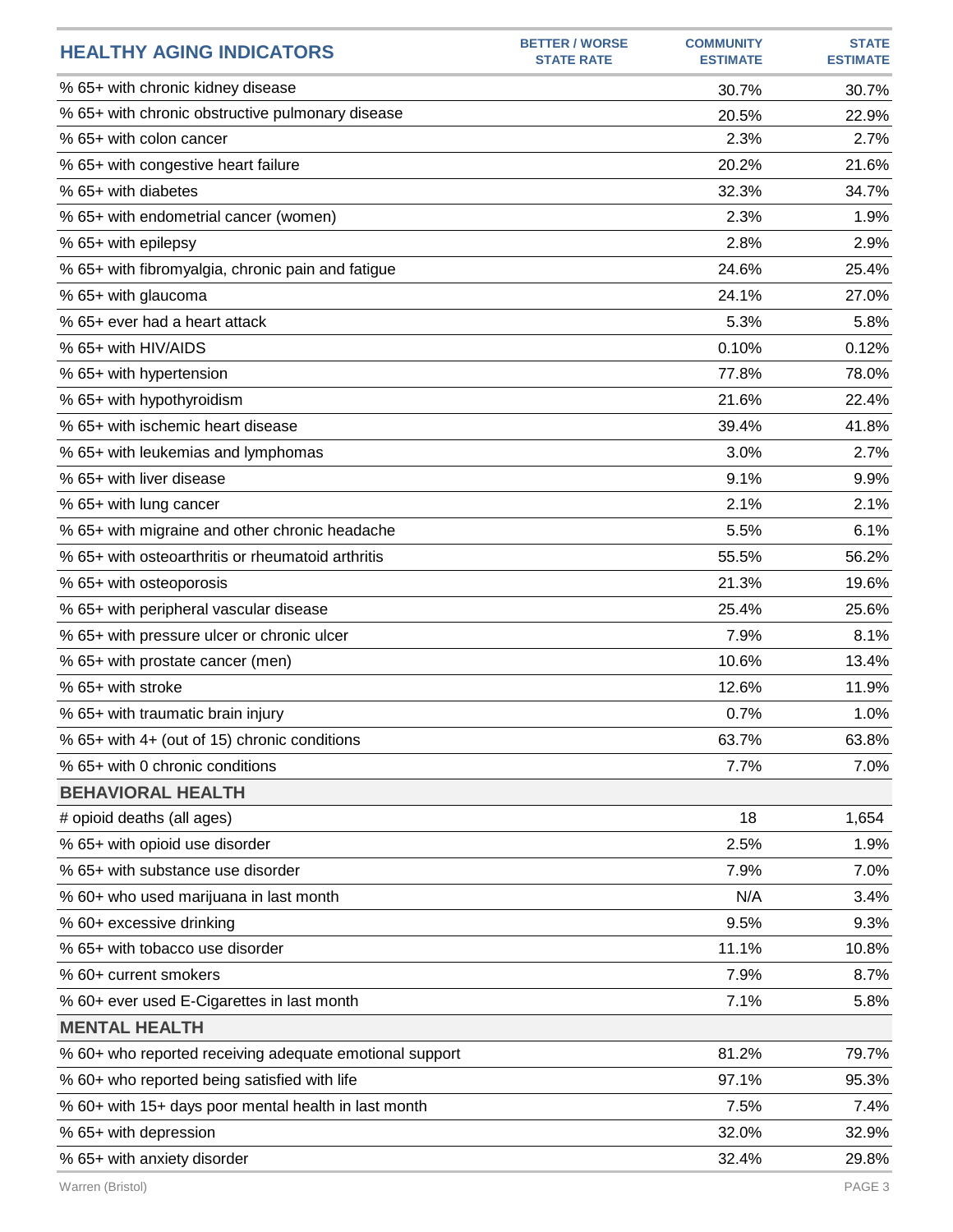| <b>HEALTHY AGING INDICATORS</b>                                  | <b>BETTER / WORSE</b><br><b>STATE RATE</b> | <b>COMMUNITY</b><br><b>ESTIMATE</b> | <b>STATE</b><br><b>ESTIMATE</b> |
|------------------------------------------------------------------|--------------------------------------------|-------------------------------------|---------------------------------|
| % 65+ with bipolar disorder                                      |                                            | 3.8%                                | 4.1%                            |
| % 65+ with post-traumatic stress disorder                        |                                            | 1.2%                                | 1.7%                            |
| % 65+ with schizophrenia & other psychotic disorder              |                                            | 4.4%                                | 3.8%                            |
| % 65+ with personality disorder                                  |                                            | 1.8%                                | 2.8%                            |
| <b>LIVING WITH DISABILITY</b>                                    |                                            |                                     |                                 |
| % 65+ with self-reported hearing difficulty                      |                                            | 11.3%                               | 13.9%                           |
| % 65+ with clinical diagnosis of deafness or hearing impairment  |                                            | 14.6%                               | 16.4%                           |
| % 65+ with self-reported vision difficulty                       |                                            | 4.5%                                | 5.5%                            |
| % 65+ with clinical diagnosis of blindness or visual impairment  |                                            | 1.8%                                | 1.1%                            |
| % 65+ with self-reported cognition difficulty                    |                                            | 5.1%                                | 8.2%                            |
| % 65+ with self-reported ambulatory difficulty                   |                                            | 18.1%                               | 21.0%                           |
| % 65+ with clinical diagnosis of mobility impairment             |                                            | 3.7%                                | 3.8%                            |
| % 65+ with self-reported self-care difficulty                    |                                            | 5.9%                                | 8.0%                            |
| % 65+ with self-reported independent living difficulty           |                                            | 10.6%                               | 14.3%                           |
| <b>CAREGIVING</b>                                                |                                            |                                     |                                 |
| # of Alzheimer's disease specific support groups                 |                                            | 1                                   | 16                              |
| # of Memory Cafes                                                |                                            | 1                                   | 10                              |
| % of 60+ who provide care to a family/friend in last month       |                                            | 27.3%                               | 22.5%                           |
| % of grandparents raising grandchildren                          |                                            | 1.0%                                | 1.0%                            |
| % of grandparents who live with grandchildren                    |                                            | 2.5%                                | 3.2%                            |
| <b>ACCESS TO CARE</b>                                            |                                            |                                     |                                 |
| % 65+ dually eligible for Medicare and Medicaid                  | $\star$                                    | 12.0%                               | 13.8%                           |
| % 65+ Medicare managed care enrollees                            | $\star$                                    | 47.8%                               | 43.8%                           |
| % 60+ with a regular doctor                                      |                                            | 95.9%                               | 96.7%                           |
| % 60+ who did not see a doctor when needed due to cost           |                                            | 4.2%                                | 5.4%                            |
| # of primary care providers within 5 miles                       |                                            | 61                                  | 1,605                           |
| # of hospitals within 5 miles                                    |                                            | 0                                   | 13                              |
| # of home health agencies                                        |                                            | 17                                  | 23                              |
| # of nursing homes within 5 miles                                |                                            | 6                                   | 80                              |
| # of community health centers                                    |                                            | 0                                   | 43                              |
| # of adult day health centers                                    |                                            | 1                                   | 31                              |
| # of hospice agencies                                            |                                            | 8                                   | 18                              |
| <b>SERVICE UTILIZATION</b>                                       |                                            |                                     |                                 |
| # physician visits per year                                      | $\star$                                    | 7.7                                 | 8.4                             |
| # emergency room visits/1000 persons 65+ years annually          | $\star$                                    | 501.5                               | 620.6                           |
| # Part D monthly prescription fills per person annually          |                                            | 53.8                                | 52.2                            |
| # home health visits annually                                    |                                            | 3.0                                 | 3.5                             |
| # durable medical equipment claims annually                      |                                            | 1.7                                 | 1.7                             |
| # inpatient hospital stays/1000 persons 65+ years annually       |                                            | 255.1                               | 286.5                           |
| % Medicare inpatient hospital readmissions (as % of admissions)  |                                            | 15.8%                               | 17.4%                           |
| # skilled nursing facility stays/1000 persons 65+ years annually |                                            | 92.1                                | 98.8                            |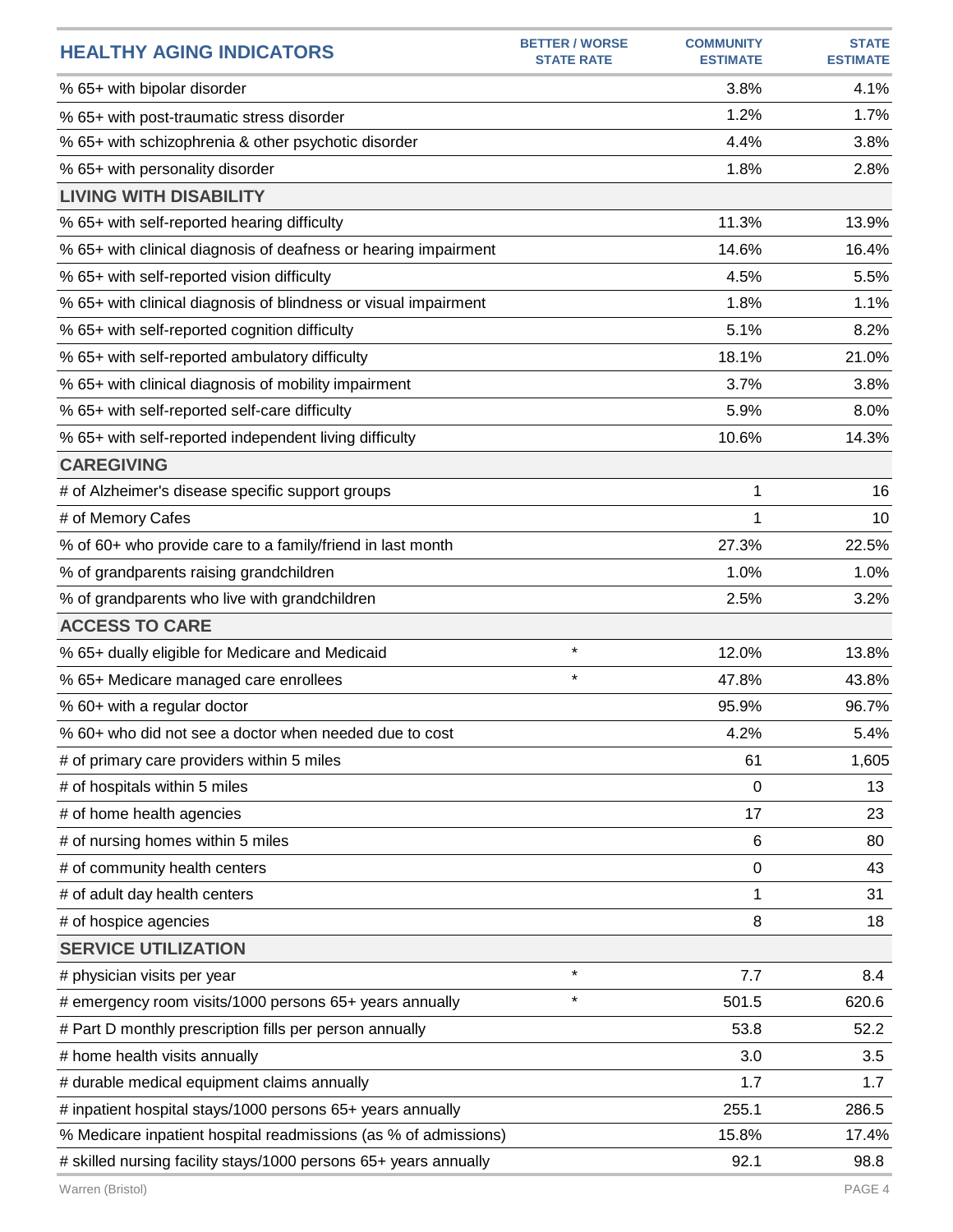| <b>HEALTHY AGING INDICATORS</b>                               | <b>BETTER / WORSE</b><br><b>STATE RATE</b> | <b>COMMUNITY</b><br><b>ESTIMATE</b> | <b>STATE</b><br><b>ESTIMATE</b> |
|---------------------------------------------------------------|--------------------------------------------|-------------------------------------|---------------------------------|
| # skilled nursing home Medicare beds/1000 persons 65+ years   |                                            | 103.3                               | 47.1                            |
| % 65+ getting Medicaid long term services and supports        |                                            | 3.9%                                | 4.2%                            |
| % 65+ hospice users                                           |                                            | 3.7%                                | 3.5%                            |
| % 65+ hospice users as % of decedents                         |                                            | 49.6%                               | 53.0%                           |
| Median hospice days per hospice user (65+, deceased)          |                                            | 11.5                                | 11.0                            |
| Median hospice payment (Medicare + other) per hospice user    |                                            | \$3,351.30                          | \$3,870.97                      |
| <b>COMMUNITY</b>                                              |                                            |                                     |                                 |
| Air pollution: annual # of unhealthy days for 65+ (county)    |                                            | N/A                                 | N/A                             |
| Age-friendly efforts in community                             |                                            | Not yet                             | Yes                             |
| # of senior centers                                           |                                            | 1                                   | 32                              |
| # of universities and community colleges                      |                                            | 0                                   | 19                              |
| # of public libraries                                         |                                            | 1                                   | 71                              |
| # of YMCAs                                                    |                                            | $\Omega$                            | 15                              |
| % in county with access to broadband (all ages)               |                                            | 100.0%                              | 98.1%                           |
| % 60+ who used Internet in last month                         | $\star$                                    | 79.3%                               | 71.6%                           |
| Voter participation rate in 2016 election (age 18+)           |                                            | 58.4%                               | 55.0%                           |
| % 60+ who believe local service orgs understand needs         |                                            | 51.9%                               | 44.1%                           |
| % 60+ who believe he/she can make a difference                |                                            | 52.2%                               | 52.2%                           |
| % 60+ who believe working together can make a difference      | $\star$                                    | 87.4%                               | 81.0%                           |
| % 60+ who volunteer at least once per month                   |                                            | 29.3%                               | 22.9%                           |
| % 60+ who attend community events (church, club) monthly      |                                            | 45.8%                               | 44.4%                           |
| <b>SAFETY &amp; CRIME</b>                                     |                                            |                                     |                                 |
| Violent crime rate /100,000 persons                           |                                            | 158.0                               | 220.3                           |
| Homicide rate /100,000 persons (county)                       |                                            | N/A                                 | $\overline{2}$                  |
| # firearm fatalities (all ages) (county)                      |                                            | N/A                                 | 895                             |
| Property crime rate /100,000 persons                          |                                            | 1201.5                              | 1,678.4                         |
| # 65+ deaths by suicide (county)                              |                                            | N/A                                 | 57                              |
| <b>TRANSPORTATION</b>                                         |                                            |                                     |                                 |
| % 65+ who own a motor vehicle                                 |                                            | 89.1%                               | 85.0%                           |
| % 60+ who always drive or ride wearing a seatbelt             |                                            | 91.0%                               | 91.9%                           |
| % 60+ who drove under the influence of drinking in last month |                                            | N/A                                 | 2.0%                            |
| # of fatal crashes involving adult age 60+/town               |                                            | 1                                   | 82                              |
| # of fatal crashes involving adult age 60+/county             |                                            | $\overline{c}$                      | 82                              |
| <b>HOUSING</b>                                                |                                            |                                     |                                 |
| % 65+ population who live alone                               |                                            | 35.9%                               | 31.4%                           |
| Average household size (all ages)                             |                                            | 2.0                                 | 2.5                             |
| Median house value                                            |                                            | \$284,600.00                        | \$249,800.00                    |
| % 60+ own home                                                | $\star$                                    | 61.4%                               | 70.3%                           |
| % 60+ homeowners who have mortgage                            |                                            | 53.0%                               | 48.7%                           |
| % 60+ stressed about paying rent/mortgage in last month       |                                            | 17.5%                               | 22.1%                           |